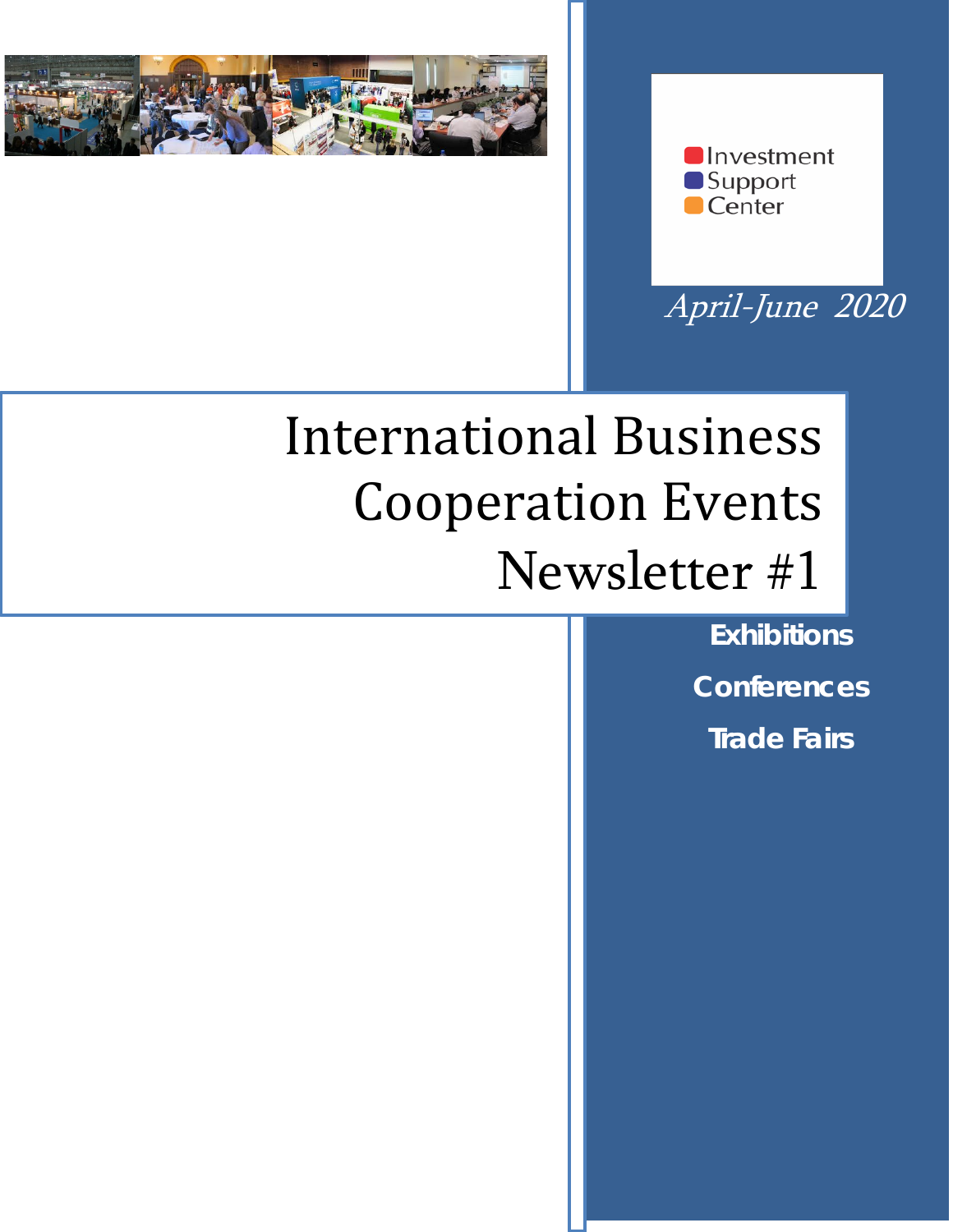# **April**

## **Food industry. HoReCa**

**Krasnojarsk, Russia**

**01.04.2020-03.04.2020**

**Organiser** Krasnoyarsk Fair Exhibition Company 19, Aviatorov Street Krasnojarsk Russia Fon: +7 391 2288-408 Fax: +7 391 2288-513 [msg@krasfair.ru](mailto:msg@krasfair.ru) http://www.krasfair.ru **Industry sector**

Food, Beverage and Luxury Foodstuff, Hotel and Catering, Shop Fittings, Food Processing and Packaging Machinery

#### **Main product group**

Foodstuff, Beverages, Coffee, Tea, Spirits, Wine, Food Processing Technology, Food Processing Machinery, Packaging Machinery, Packaging Material, Packaging Technology, Labelling Technology, Bakery Machinery, Catering Trade/Gastronomy, Trade, Shop Fittings, Large Kitchen Equipment, Catering, Restaurant Equipment, Cleaning Technology, Hygiene

## **FIBO**

**The Leading International Trade Show for Fitness, Wellness and Health Organiser** Reed Exhibitions Deutschland GmbH

**Cologne, Germany 02.04.2020-05.04.2020**

Völklinger Straße 4 40219 Dusseldorf **Germany** Fon: +49 211 90191-0 Fax: +49 211 90191-123

[info@reedexpo.de](mailto:info@reedexpo.de)

[http://www.reedexpo.de](http://www.reedexpo.de/)

#### **Industry sectors**

Sporting Goods, Cosmetics, Personal Hygiene, Wellness, Medical Engineering, Health, Pharmaceuticals, Care

#### **Main product group**

Training, Coaching, Nourishment, fitness, Fitness Apparatus, Health, Health Products, Health Care, Cosmetics, Toilet Requisites, Food Ingredients, Medical Appliances, Physiotherapy, Surgery Equipment, Rehabilitation, Rehabilitation Equipment, Saunas, Software, Solaria, Sporting Goods, Sportswear, Sport Nutrition, Sports Equipment, Sports Medicine, Sports Shoes, Studio Equipment, Training Facilities, Training Equipment, Supplementary Education, Wellness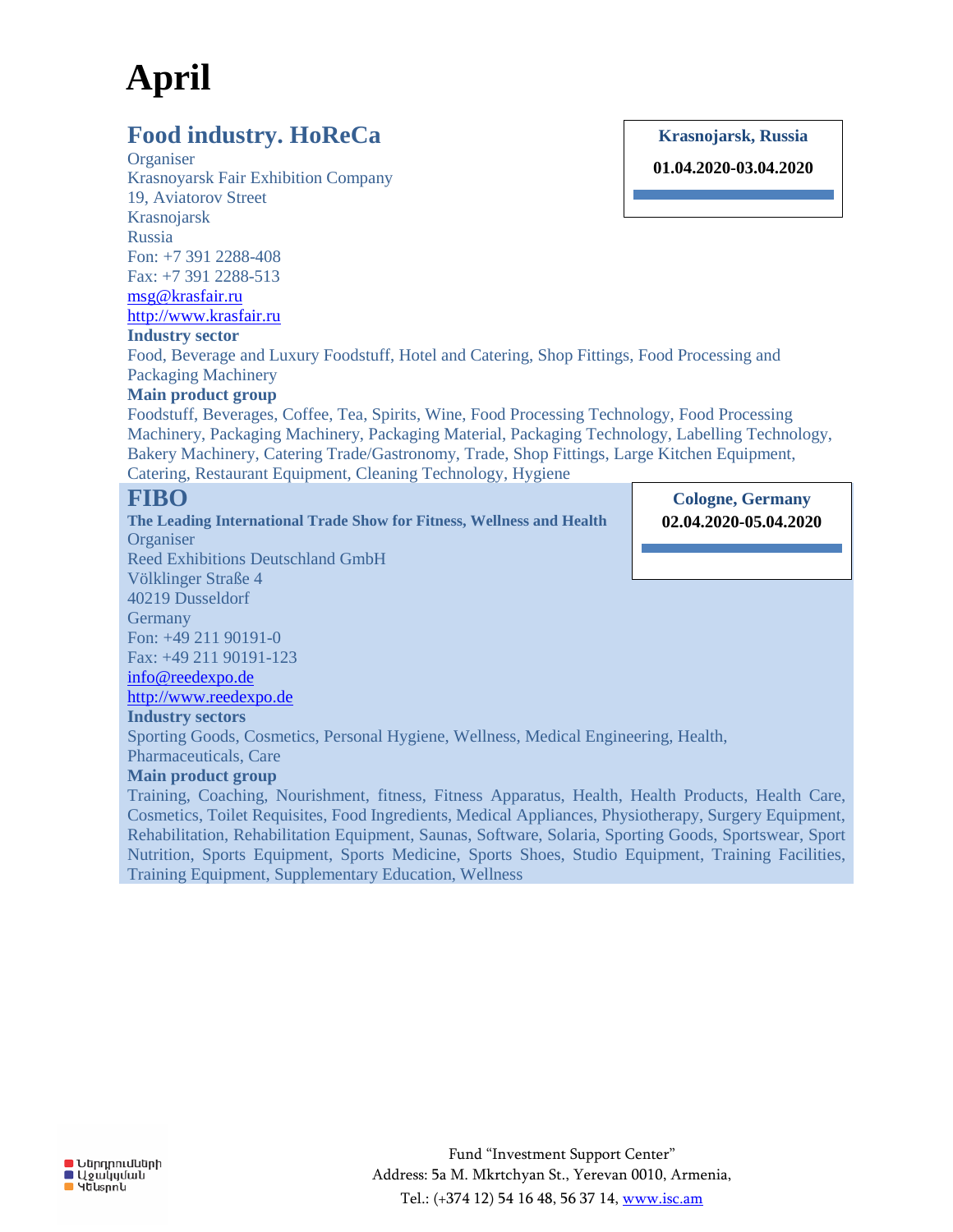## **Automechanika Istanbul**

**Turkey's Leading International Trade Fair for the Automotive Service Industry targeting trade visitors from Turkey, Eastern Europe, Asia and North Africa Organiser** 

Messe Frankfurt Istanbul Uluslararasi Fuarcilik Ltd Sti Bostanci Mah. Yazmaci Tahir Sok. No. 50 34744 Istanbul **Turkey** Fon: +90 216 3845050 [info@turkey.messefrankfurt.com](mailto:info@turkey.messefrankfurt.com) [http://www.messefrankfurt.com.tr](http://www.messefrankfurt.com.tr/)

#### **Industry sectors**

Vehicles (Cars, Commercial Vehicles, Motorcycles, Caravans, Parts and Accessories)

#### **Main product group**

Automotive Parts, Utility Vehicles, Car Accessories, Services, Car Maintenance, Lacquers, Environment Protection, Electronics, Disinfections, Car Equipment, Car Tuning, Car Washes, Care Products, Car Service, Workshop Equipment

# **GulfHost**

**Gulfood Hospitality Equipment and Food Service Expo Organiser** P.O.Box 9292 Dubai United Arab Emirates Fon: +971 4 3321000 Fax: +971 4 3312173 [Procurement@dwtc.com](mailto:Procurement@dwtc.com) [http://www.dwtc.com](http://www.dwtc.com/) **Industry sectors**

Hotel and Catering, Shop Fittings

### **Main product group**

Baking Ovens, Bakery Equipment, Catering, Catering Supplies, Restaurant Equipment, Large Kitchen Equipment, Industrial Refrigerators and Deep-Freezers, Refrigeration, Lighting Technology, Table Decoration, Cutlery, Table Linen, Cafe Furnishings, Restaurant Furnishings, Ice Machines

## **Expo**

**International Specialized Exhibition of Shoes and Accessories Organiser** Ukrainian Leather and Shoes Union 3 Bakynskyi Lane 04086 Kiev Ukraine Fon: +380 44 25463-80 [office@artexpoua.com](mailto:office@artexpoua.com) <https://artexpo.ua/en/index.htm> **Industry sector** Leather, Leather Goods, Shoes **Main product group** Footwear

**Kiev, Ukraine 07.04.2020-10.04.2020**

## **Istanbul, Turkey 02.04.2020-05.04.2020**

**Dubai, United Arab Emirates**

**06.04.2020-08.04.2020**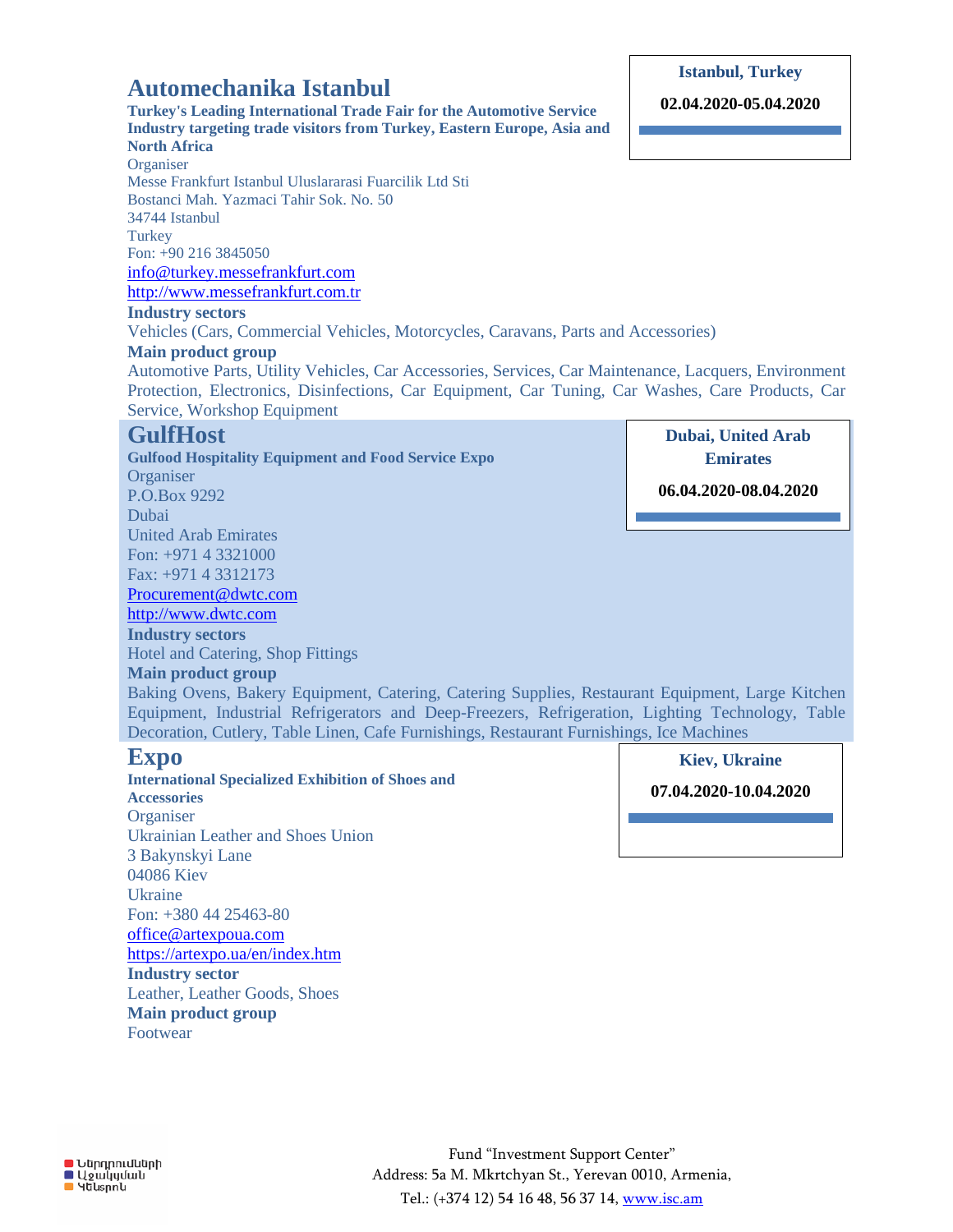| <b>HANNOVER MESSE</b>                                                                                                                                                                                                                                                                                                                              | <b>Hanover, Germany</b>       |
|----------------------------------------------------------------------------------------------------------------------------------------------------------------------------------------------------------------------------------------------------------------------------------------------------------------------------------------------------|-------------------------------|
| The world's leading trade fair for industrial technology                                                                                                                                                                                                                                                                                           | 20.04.2020-24.04.2020         |
| <b>Organiser</b>                                                                                                                                                                                                                                                                                                                                   |                               |
| <b>Deutsche Messe AG</b>                                                                                                                                                                                                                                                                                                                           |                               |
| Messegelände                                                                                                                                                                                                                                                                                                                                       |                               |
| 30521 Hanover                                                                                                                                                                                                                                                                                                                                      |                               |
| Germany                                                                                                                                                                                                                                                                                                                                            |                               |
| Fon: +49 511 89-0                                                                                                                                                                                                                                                                                                                                  |                               |
| Fax: +49 511 89-32626                                                                                                                                                                                                                                                                                                                              |                               |
| info@messe.de                                                                                                                                                                                                                                                                                                                                      |                               |
| http://www.messe.de<br><b>Industry sector</b>                                                                                                                                                                                                                                                                                                      |                               |
| <b>Trade Fairs for Capital Goods</b>                                                                                                                                                                                                                                                                                                               |                               |
| <b>Main product group</b>                                                                                                                                                                                                                                                                                                                          |                               |
| Automation, Motion & Drives, Digital Ecosystems, Energy Solutions, Engineered Parts & Solutions,                                                                                                                                                                                                                                                   |                               |
| Future Lab - every two years: Logistics, Compressed Air & Vacuum                                                                                                                                                                                                                                                                                   |                               |
|                                                                                                                                                                                                                                                                                                                                                    |                               |
| <b>ANALITIKA EXPO</b>                                                                                                                                                                                                                                                                                                                              | <b>Moscow</b> , Russia        |
| <b>International Exhibition for Laboratory Technology, Chemical</b>                                                                                                                                                                                                                                                                                | 21.04.2020-24.04.2020         |
| <b>Analysis, Biotechnology and Diagnostics</b>                                                                                                                                                                                                                                                                                                     |                               |
| Organiser                                                                                                                                                                                                                                                                                                                                          |                               |
| <b>Hyve Group LLC</b>                                                                                                                                                                                                                                                                                                                              |                               |
| 3 Bldg. 2, Verkhnyaya Krasnoselskaya                                                                                                                                                                                                                                                                                                               |                               |
| 107140 Moscow                                                                                                                                                                                                                                                                                                                                      |                               |
|                                                                                                                                                                                                                                                                                                                                                    |                               |
| Russia                                                                                                                                                                                                                                                                                                                                             |                               |
| Fon: +7 499 750-0828                                                                                                                                                                                                                                                                                                                               |                               |
| Fax: +7 499 750-0830                                                                                                                                                                                                                                                                                                                               |                               |
| info@hyve.group                                                                                                                                                                                                                                                                                                                                    |                               |
| https://russia.hyve.group/                                                                                                                                                                                                                                                                                                                         |                               |
| <b>Industry sector</b>                                                                                                                                                                                                                                                                                                                             |                               |
| Laboratory Technology, Biotechnology, Chemical and Petrochemical Industry, Medical Engineering,                                                                                                                                                                                                                                                    |                               |
| Health, Pharmaceuticals, Care                                                                                                                                                                                                                                                                                                                      |                               |
| <b>Main product group</b>                                                                                                                                                                                                                                                                                                                          |                               |
| Analysis Technology, Measuring Equipment, Testing Equipment, Automation Systems, Laboratory                                                                                                                                                                                                                                                        |                               |
|                                                                                                                                                                                                                                                                                                                                                    |                               |
| Instruments, Laboratory Equipment, Laboratory Technology, Reagents<br>ENERGETIKA & ELEKTROTECHNIKA                                                                                                                                                                                                                                                 | <b>St. Petersburg, Russia</b> |
|                                                                                                                                                                                                                                                                                                                                                    | 27.04.2020-29.04.2020         |
|                                                                                                                                                                                                                                                                                                                                                    |                               |
|                                                                                                                                                                                                                                                                                                                                                    |                               |
|                                                                                                                                                                                                                                                                                                                                                    |                               |
|                                                                                                                                                                                                                                                                                                                                                    |                               |
|                                                                                                                                                                                                                                                                                                                                                    |                               |
|                                                                                                                                                                                                                                                                                                                                                    |                               |
|                                                                                                                                                                                                                                                                                                                                                    |                               |
|                                                                                                                                                                                                                                                                                                                                                    |                               |
|                                                                                                                                                                                                                                                                                                                                                    |                               |
|                                                                                                                                                                                                                                                                                                                                                    |                               |
| Int. Exhibition of Power Industry & Electrical Engineering<br>Organiser<br>ExpoForum-International Ltd.<br>Peterburgskoye shosse 64/1, let. A,<br>196140 St. Petersburg<br>Russia<br>Fon: +7 812 240-4040<br>Fax: +7 812 240-4040<br>info@expoforum.ru<br>http://www.expoforum.ru<br><b>Industry sector</b><br>Energy<br><b>Main product group</b> |                               |
| Energy Generation, Energy Storage, Energy Recovery, Energy Supply, Energy Distribution, Trade,                                                                                                                                                                                                                                                     |                               |
| Energy Transformation, Services, Current Supply Installations, Power Plants, Hydroelectric Power                                                                                                                                                                                                                                                   |                               |
| Plants, Building Engineering, Measuring Systems, Regulating and Control Technology, Lighting<br>Technology, Air Conditioning, Testing Technology, Electric Installation Equipment, Switch-gear                                                                                                                                                     |                               |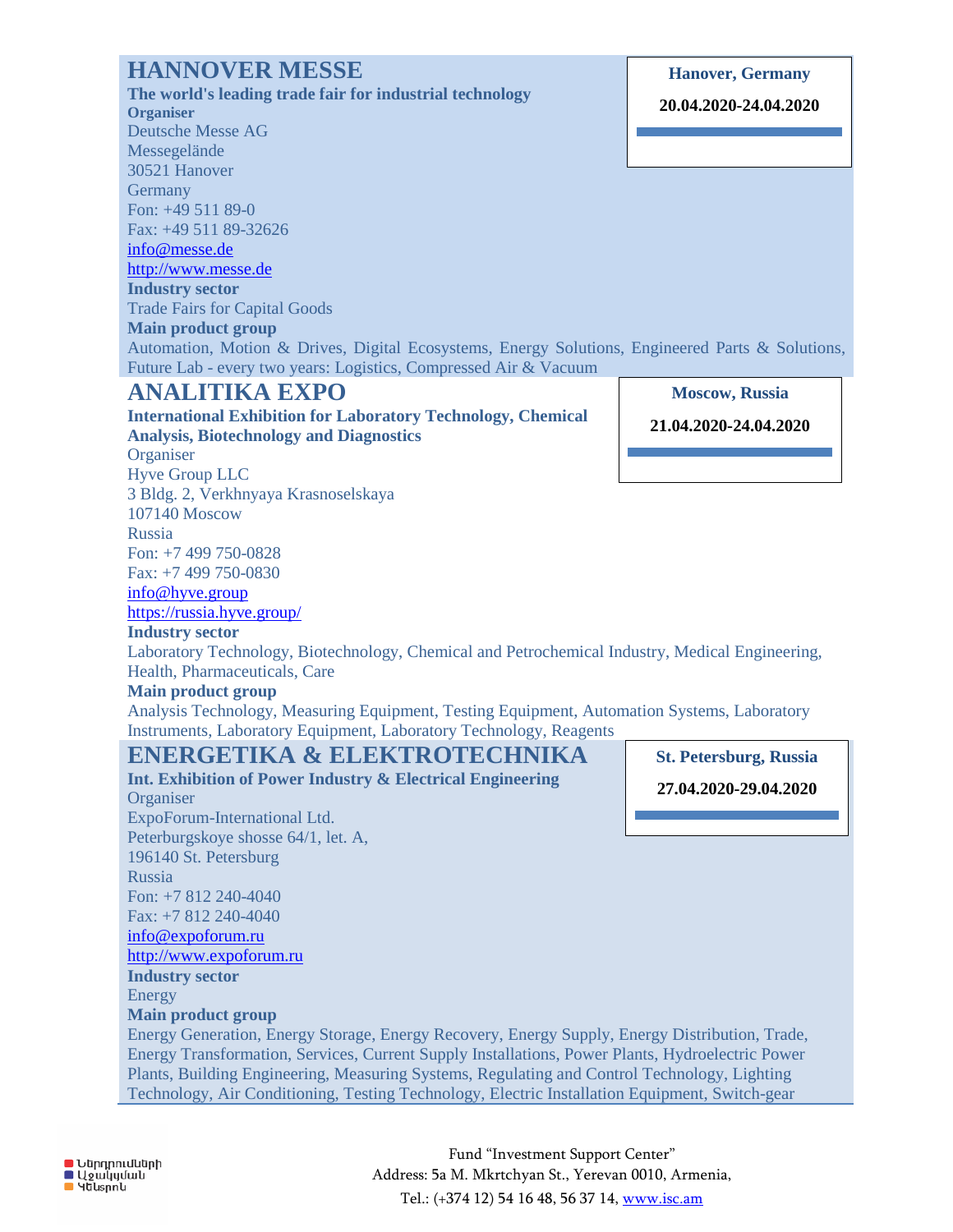# **May**

## **CIEF Phase 3**

#### **China Import and Export Fair Phase 3 - Textiles & Garments, Shoes, Office Supplies, Cases & Bags, and Recreation Products, Medicines, Medical Devices and Health Products, Food**

**Organiser** China Foreign Trade Centre (Group) No. 382, Yuejiang Zhong Road 510335 Guangzhou China, People's Republic Fon: +86 20 28888-999 [http://www.cftc.org.cn](http://www.cftc.org.cn/)

## **Industry sectors**

Trade Fairs for Consumer Goods

#### **Main product group**

**Guangzhou China, People's Republic**

**01.05.2020-05.05.2020**

I.

Apparel (Garment), Sportswear, Children's Wear, Fur Clothing, Fur Articles, Leather, Leatherwear, Leather Goods, Clothing Accessories, Clothing Fabrics, Fabrics, Home Textiles, Textiles, Textile Floor Coverings, Carpets, Foodstuff, Technical Medical Equipment, Medicine, Health Products, Sporting Goods, Leisure Articles, Travel-Goods, Office Supplies, Footwear, Suitcases, Handbags, Bags, Stationery, Writing Instruments, Health, Tourism, Fashion Accessories

| <b>HKTDC Hong Kong International Medical and</b>                                              | <b>Hong Kong, China SAR</b> |
|-----------------------------------------------------------------------------------------------|-----------------------------|
| <b>Healthcare Fair</b>                                                                        | 04.05.2020-06.05.2020       |
| Organiser                                                                                     |                             |
| Hong Kong Trade Development Council                                                           |                             |
| Exhibitions Department, Unit 13, Expo Galleria,                                               |                             |
| HKCEC, 1 Expo Drive, Wanchai                                                                  |                             |
| <b>Hong Kong</b>                                                                              |                             |
| Hong Kong, China SAR                                                                          |                             |
| Fon: $+852$ 258 44333                                                                         |                             |
| Fax: $+852$ 282 40249                                                                         |                             |
| exhibitions@hktdc.org                                                                         |                             |
| http://www.hktdc.com                                                                          |                             |
| <b>Industry sector</b>                                                                        |                             |
| Medical Engineering, Health, Pharmaceuticals, Care                                            |                             |
| <b>Main product group</b>                                                                     |                             |
| Technical Medical Equipment, Pharmaceuticals, Health, Dentist's Medical Equipment, Laboratory |                             |
| <b>Equipment, Dental Medicine</b>                                                             |                             |

## **SMTconnect**

**Solutions for Electronic Assemblies and Systems Organiser** Mesago Messe Frankfurt GmbH Rotebühlstr. 83-85 70178 Stuttgart **Germany** Fon: +49 711 61946-0 Fax: +49 711 61946-91 [info@mesago.com](mailto:info@mesago.com)

# **Nuremberg, Germany**

**05.05.2020-07.05.2020**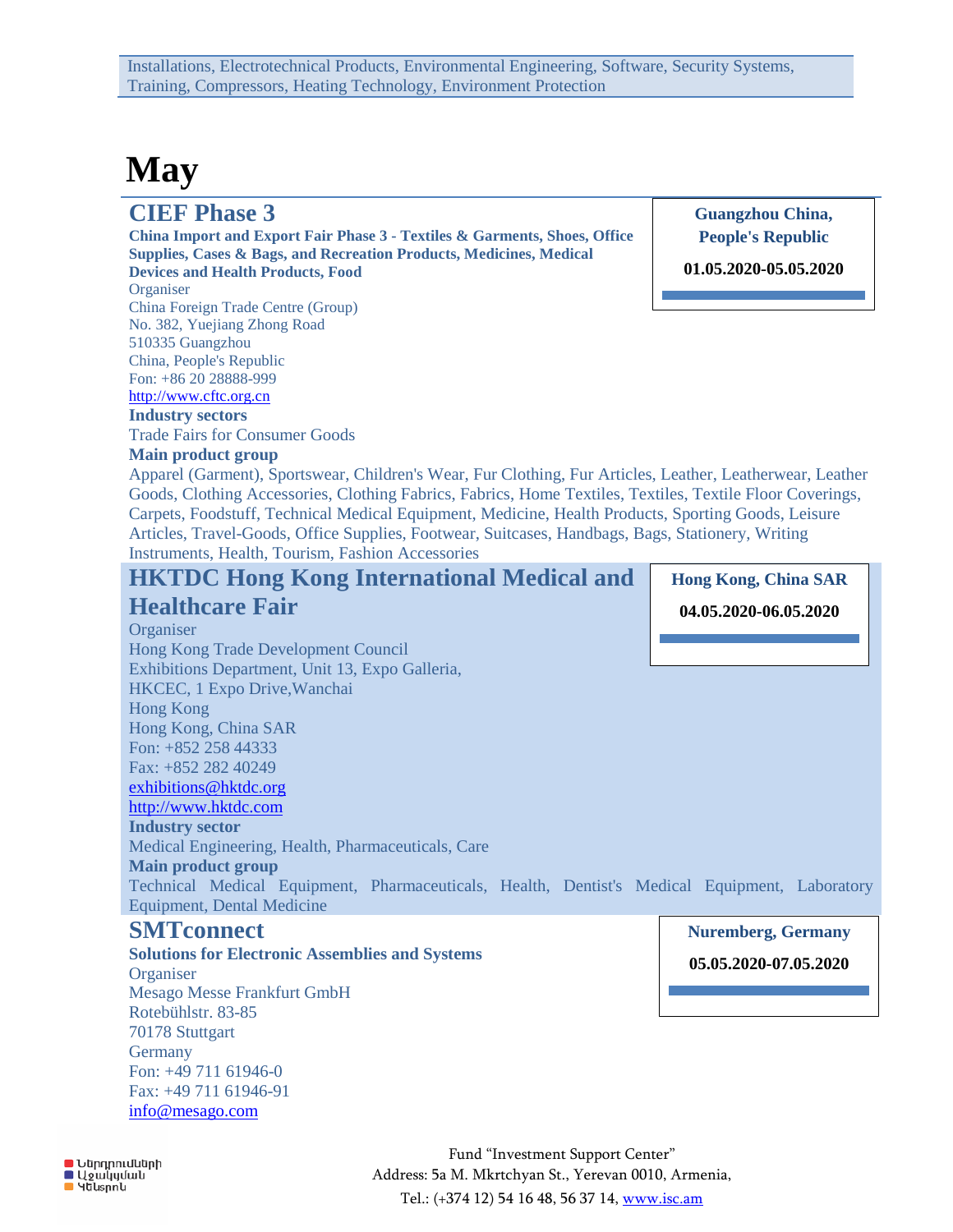[http://www.mesago.com](http://www.mesago.com/) Industry sectors Electrical Engineering, Electronics

#### **Main product group**

Insertion Machines, Electronic Packaging, Semiconductor Production, Hybrid Circuits, Printed Circuit Boards, Printed Circuit Boards Production, Soldering Apparatus, Electronic Components, Electronic assemblies, Semiconductors, hybrid technology, Measuring Systems, Surface Mount Technology, Testing Equipment, Testing Technology, Screen Printing, Jointing Equipment, Industrial Electrics, Adhesives, Laser optics, Microelectronics, Microtechnology, Optoelectronics, Cleanroom Technology, RFID (Radio Frequency Identification), X-ray devices for non-medical purposes, system solutions, Composite Materials, Non-Wovens Technology

Storage Technology, Refrigeration, Preservatives, Seeds, Plant Protection, Harvesting Machines, Fruit

### **MACFRUT**

**International Show of Fruit and Vegetables Technologies Organiser** Cesena Fiera S.p.A. Via Dismano, 3845 47020 Cesena **Italy** Fon: +39 0547 317435 Fax: +39 0547 318431 [info@cesenafiera.com](mailto:info@cesenafiera.com) [http://www.cesenafiera.com](http://www.cesenafiera.com/) **Industry sectors** Food Processing and Packaging Machinery

**Rimini; Italy**

**05.05.2020-07.05.2020**

**PCIM Europe**

**Main product group**

## **International Exhibition and Conference for Power Electronics, Intelligent Motion, Renewable Energy and Energy Management**

Cultivation, Vegetable Cultivation, Vegetable Processing, Fruit Processing, Trade

**Organiser** Mesago Messe Frankfurt GmbH Rotebühlstr. 83-85 70178 Stuttgart **Germany** Fon: +49 711 61946-0 Fax: +49 711 61946-91 [info@mesago.com](mailto:info@mesago.com)

[http://www.mesago.com](http://www.mesago.com/)

**Industry sectors** Electrical Engineering, Electronics

#### **Main product group**

Semiconductors, Semiconductor Technology, Heat Generation, Sensors, Gears and Drives Technology, Microelectronics, Microsystem Technology, Net Work, Energy Storage, Energy Distribution, Energy Management, Software, Measuring Systems, Testing Technology

#### **Rapid.Tech + FabCon 3.D International Hub for Additive Manufacturing: Exhibition + Conference + Networking Organiser** Messe Erfurt GmbH Gothaer Str. 34 99094 Erfurt

**05.05.2020-07.05.2020**

**Nuremberg, Germany** 

**Erfurt, Germany** 

**19.11.2020-21.11.2020 05.05.2020-07.05.2020**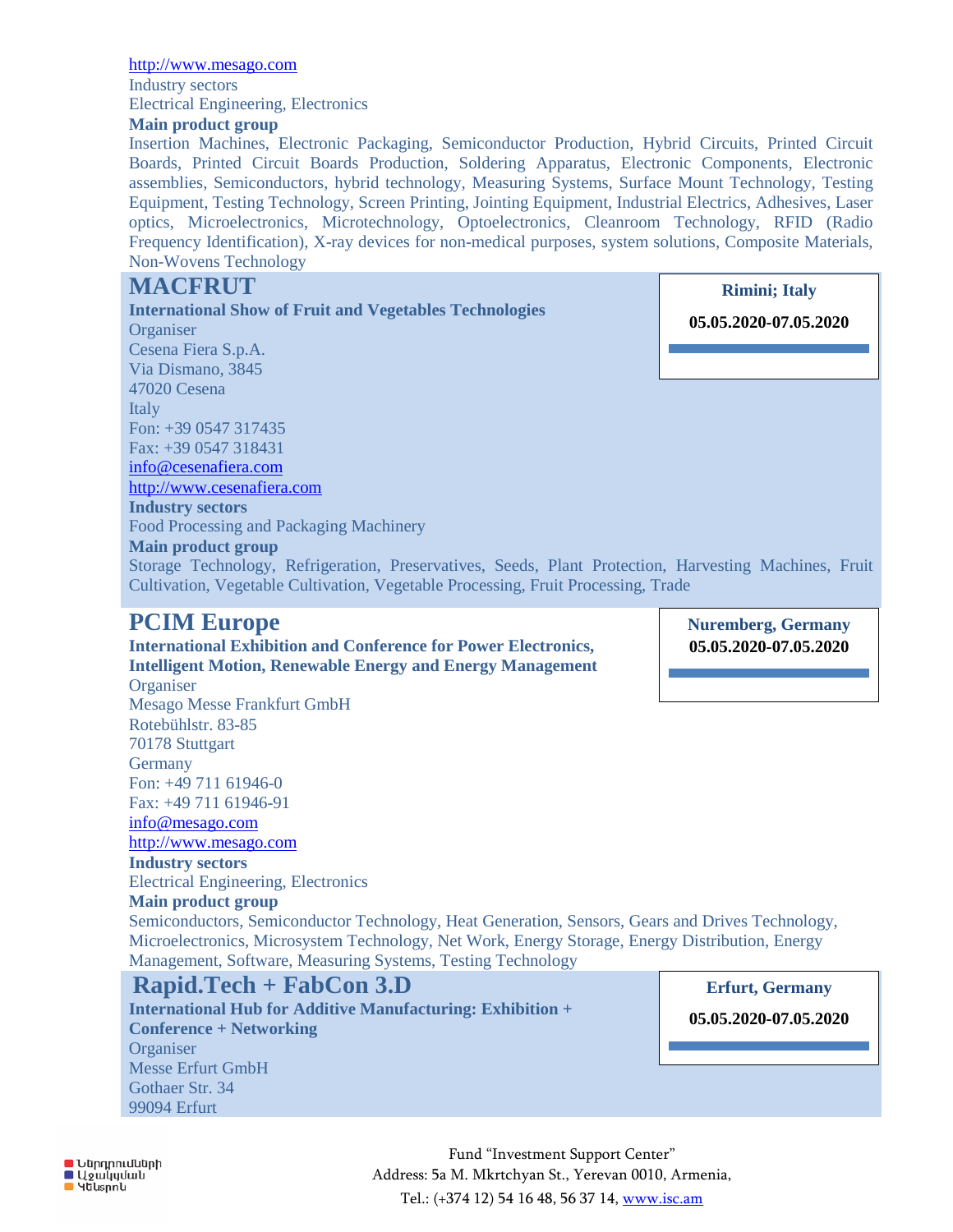**Germany** Fon: +49 361 400-0 Fax: +49 361 400-1111 [info@messe-erfurt.de](mailto:info@messe-erfurt.de) [http://www.messe-erfurt.de](http://www.messe-erfurt.de/) **Industry sectors** Technologies, Inventions, Innovations, Plastic and Rubber Processing **Main product group** Training, CAD/CAM, CAE, Design, Dental Medicine, Services, Electronics, Inventions, Research and Development, Plastics, Plastic Processing Machinery, Machinery, Technical Medical Equipment, Measuring Systems, Metals, Testing Technology, Software, Control Systems, Tools, Accessories

**Kielce, Poland**

## **MASZBUD**

**International Construction Equipment Fair Organiser** Targi Kielce ul. Zakladowa 1 25-672 Kielce Poland Fon: +48 41 3651200 Fax: +48 41 3456261 [biuro@targikielce.pl](mailto:biuro@targikielce.pl) [http://www.targikielce.pl](http://www.targikielce.pl/) **Industry sectors** Construction Technology, Materials and Equipment, Interior Fittings **Main product group** Building Machines, Building Utensils, Earthmoving Machines, Concrete Production Machines, Building Cranes, Construction Vehicles, Tools **Animal Husbandry and 06.05.2020-08.05.2020 Hodmezövasarhely,** 

# **Agricultural Days**

**Organiser** Hod-Mezögazda Share Co. Serhazter u. 2 6800 Hodmezövasarhely Hungary Fon: +36 62 530-630 Fax: +36 62 530-631 [hod.mgrt@hodmgrt.hu](mailto:hod.mgrt@hodmgrt.hu) [http://www.allattenyesztesinapok.hu](http://www.allattenyesztesinapok.hu/) **Industry sector** Agriculture and Forestry, Landscape Gardening, Fisheries, Livestock Farming **Main product group** Agriculture, Domestic Animals, Fishery, Hunting Equipment, Agricultural Machinery, Feeding Stuff, Stables, Veterinary Medicines, Plant Production **Hungary 07.05.2020-09.05.2020**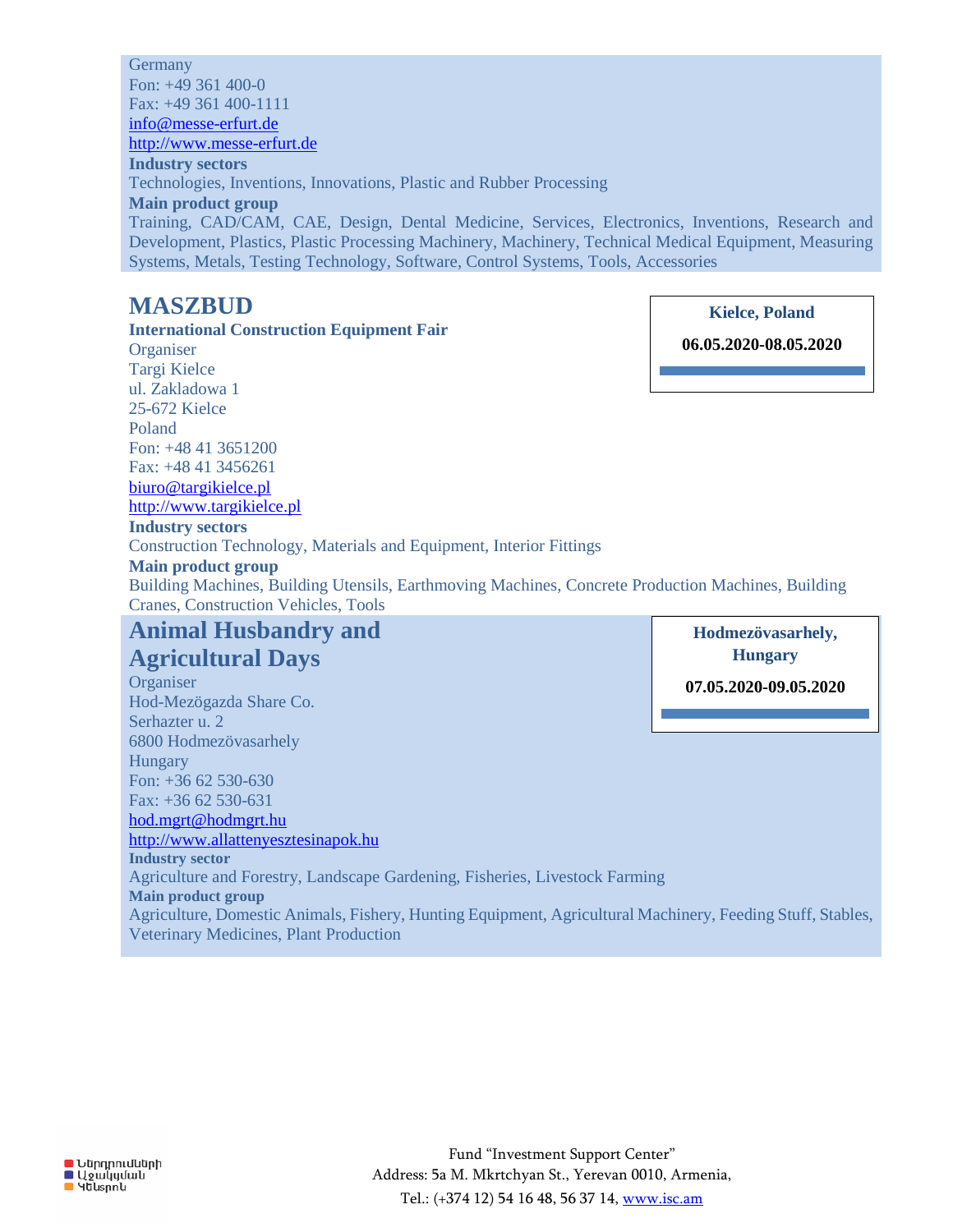## **CIBUS**

**International Food Exhibition Organiser** Fiere di Parma S.p.A. Viale delle Esposizioni 393/A 43126 Parma Italy Fon: +39 0521 9961 Fax: +39 0521 996-319 [info@fiereparma.it](mailto:info@fiereparma.it) http://www.fiereparma.it **Industry sectors** Food, Beverage and Luxury Foodstuff **Main product group** Foodstuff, Luxury Foodstuff, Beverages, Catering, Catering Trade/Gastronomy, Sweets

#### **Parma, Italy**

**11.05.2020-14.05.2020**

| <b>Wine Prague</b><br>Organiser<br>YACHT, s.r.o.<br>Nedvedovo Namesti 14<br>Praha 4 - Podol<br>Czechia                                                                                                                    | <b>Prague, Czechia</b><br>12.05.2020-13.05.2020                       |
|---------------------------------------------------------------------------------------------------------------------------------------------------------------------------------------------------------------------------|-----------------------------------------------------------------------|
| Project team<br>Fon: +420 777 722-133<br>info@wineprague.com<br>http://www.wineprague.com/en/<br><b>Industry sector</b><br>Food, Beverage and Luxury Foodstuff<br><b>Main product group</b><br>Wine, Accessories, Spirits |                                                                       |
| <b>SIAL CHINA</b><br><b>International Food Product Trade Show</b><br>Organiser<br><b>COMEXPOSIUM</b><br>Immeuble le Wilson                                                                                                | Shanghai, China, People's<br><b>Republic</b><br>13.05.2020-15.05.2020 |

**Main product group** Wine, Beverages, Spirits, Poultry, Fish, Seafood, Fruits, Vegetables, Delicacies, Deep-frozen Food Products, Icecream, Health Products, Babies Food, Meat Products, Sausages, Beer, Fruit Juices

70 Avenue de Général-de-Gaulle

Food, Beverage and Luxury Foodstuff

92058 Paris France

Fon: +33 1 7677-1111 Fax: +33 1 7677-1212 [contact@comexposium.com](mailto:contact@comexposium.com) [http://www.comexposium.com](http://www.comexposium.com/)

**Industry sectors**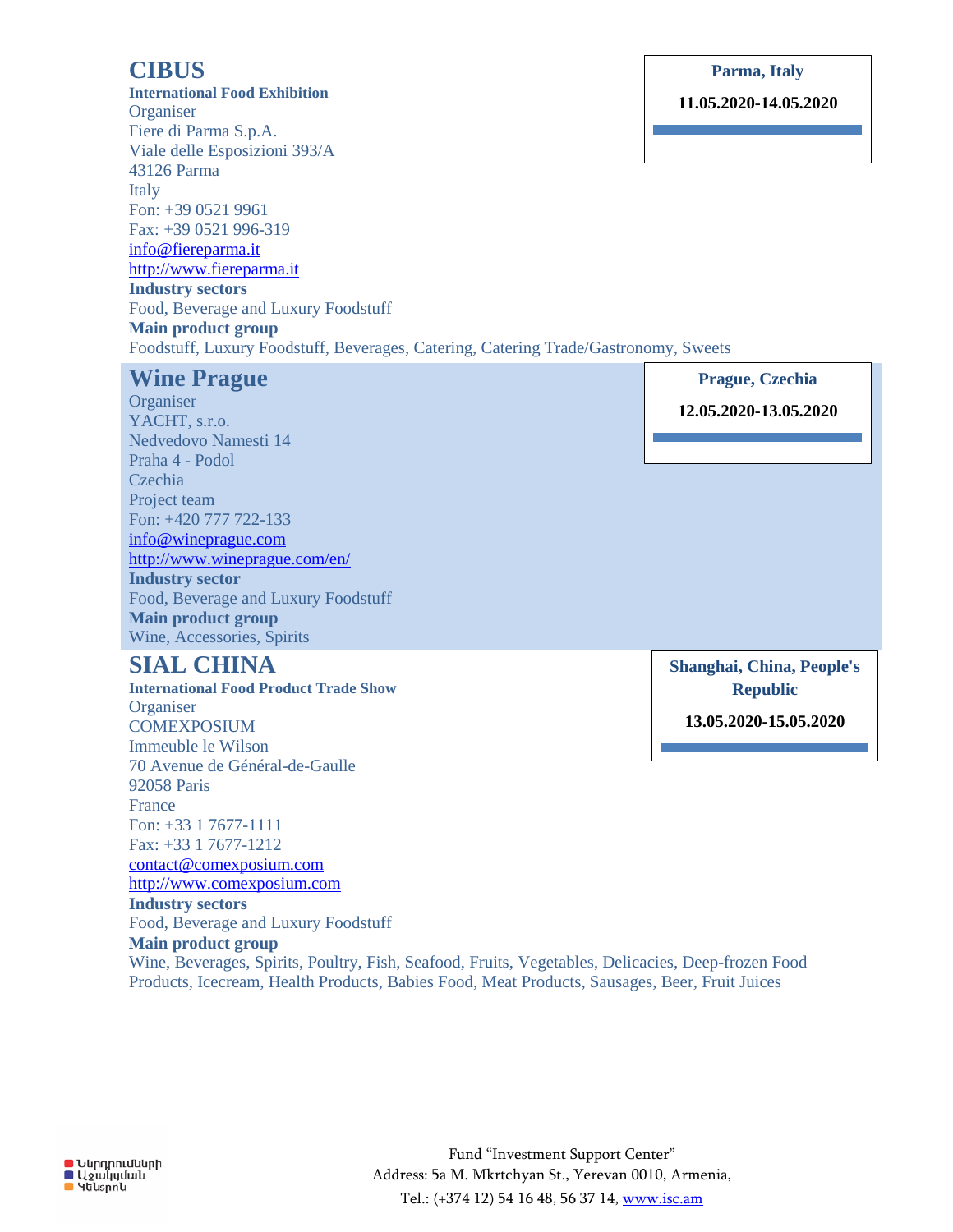## **BIOFACH CHINA**

## **International Organic Trade Fair**

**Organiser** 

NürnbergMesse China Co., Ltd. Rm. 3508-3510, Tower I, Kerry Everbright City No. 218 Tianmu Rd. (W) 200070 Shanghai China, People's Republic Fon: +86 21 5228-4010 Fax: +86 21 5228-4011

### [info@nm-china.com.cn](mailto:info@nm-china.com.cn)

[http://www.nm-china.com.cn](http://www.nm-china.com.cn/)

#### **Industry sector**

Food, Beverage and Luxury Foodstuff, Cosmetics, Personal Hygiene, Wellness, Clothing, Fashion, Accessories Biological Horticulture, Victuals/Groceries, Ecological Products, Natural Products, Cosmetics, Toilet

Requisites, Fabrics, Yarns, Cotton

# **HKTDC Hong Kong International Jewellery**

### **Show**

**Organiser** Hong Kong Trade Development Council Exhibitions Department, Unit 13, Expo Galleria, HKCEC, 1 Expo Drive,Wanchai Hong Kong Hong Kong, China SAR Fon: +852 258 44333 Fax: +852 282 40249 [exhibitions@hktdc.org](mailto:exhibitions@hktdc.org) [http://www.hktdc.com](http://www.hktdc.com/) **Industry sector** Gifts, Watches & Clocks, Jewelry, Crafts, Special Occasion Party Items (industry 34) **Main product group** Precious Stones, Equipment for the Jewellery Industry, Accessories, Pearls, Diamonds

## **bauma CTT RUSSIA**

**International Trade Fair for Construction Equipment and Technologies Organiser** Messe Muenchen Rus LLC 71b, Dmitrovskoe shosse, business center '7 ONE', office 605, 127238 Moscow Russia [info@mm-rus.com](mailto:info@mm-rus.com) **Industry sector** Construction Technology, Materials and Equipment, Interior Fittings **Main product group**

Building Equipment, Building Machines, Building Materials, Building Parts, Building Technology, Building Systems, Machines for Building Materials, Tunnel Construction, Construction Vehicles, Building Utensils, Road Construction Machinery, Accessories, Mining Machines, Drilling Technology

**Hong Kong, China SAR 18.05.2020-21.05.2020**

**Shanghai, China, People's Republic**

**13.05.2020-15.05.2020**

**Moscow, Russia**

**26.05.2020-29.05.2020**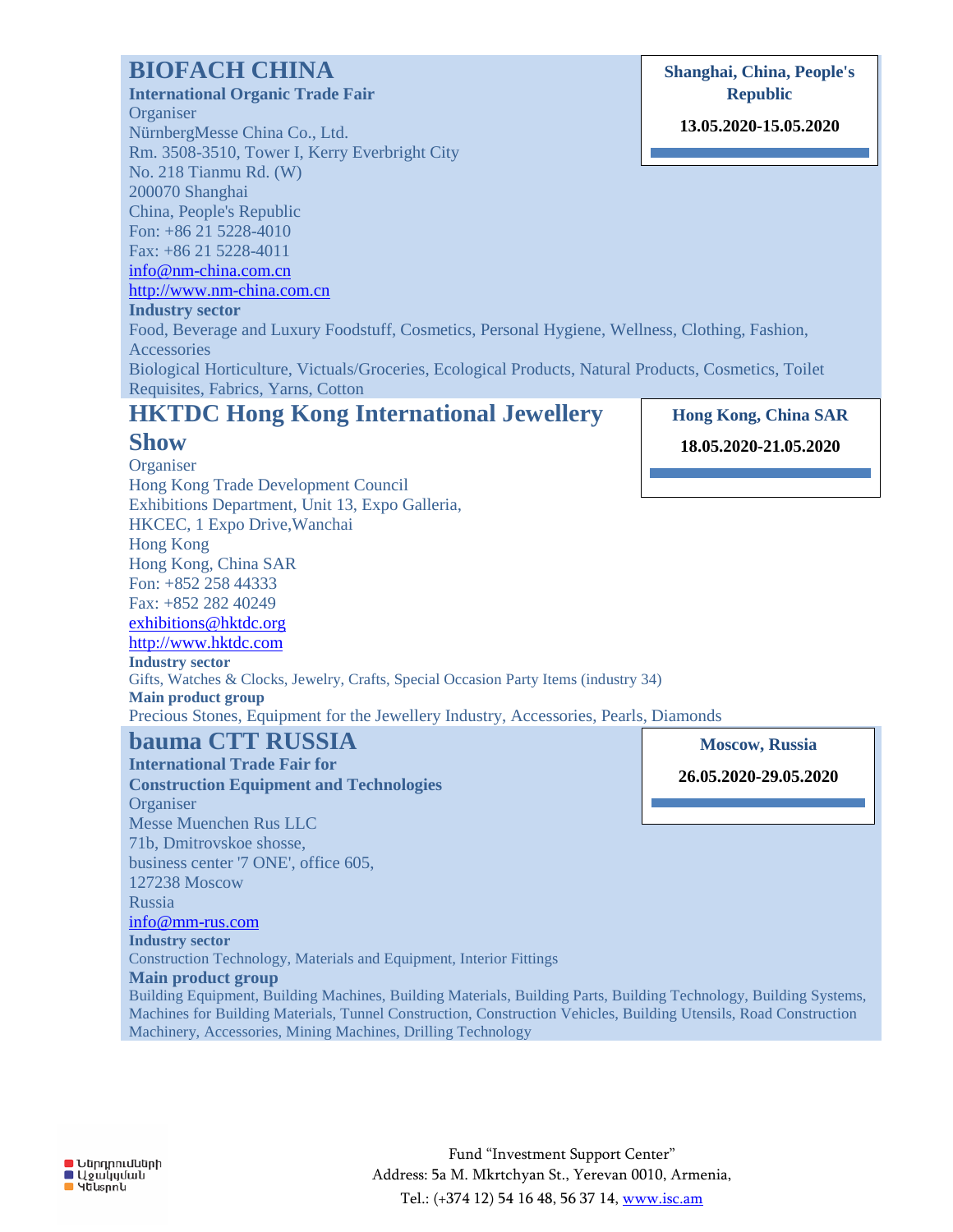# **June**

#### **KBC - Kitchen & Bath China Fachmesse für Küchen- und Badausstattung International Hardware Fair Cologne Organiser** Worldwide Exhibitions Service Co. Ltd. (WES) 24/F,Xincheng Mansion, 167 Jiangning Road 200041 Shanghai China, People's Republic Fon: +86 21 32224777 Fax: +86 21 32224770 [info@wes-expo.com.cn](mailto:info@wes-expo.com.cn) [http://www.wes-expo.com.cn](http://www.wes-expo.com.cn/) **Industry sectors** Furniture, Interior Design, Plumbing, Heating, Air Conditioning, Refrigeration and Ventilation Technology **Main product group** Kitchen Furniture, Sanitary Equipment, Valves and Fittings, Built-in Kitchens **Shanghai China, People's Republic 02.06.2020-06.06.2020**

## **Belagro/Belfarm**

**International Exhibition on Agroindustrial Machinery and Animal Husbandry Organiser** MinskExpo 65, Timiryazev Str. 220035 Minsk Belarus Fon: +375 17 226-9858 Fax: +375 17 226-9936 [expo@minskexpo.com](mailto:expo@minskexpo.com) [http://www.minskexpo.com](http://www.minskexpo.com/) **Industry sectors** Agriculture and Forestry, Landscape Gardening, Fisheries, Livestock Farming, Food Processing and Packaging Machinery **Main product group** Agricultural Machinery, Agricultural Implements, Harvesting Machines, Packaging Machinery, Packaging Material, Animal-breeding, Keeping Pets, Tractors, Beekeeping, Dairy Technology, Seeds, Plants, Cereals, Plant Protection, Storage Technology, Transport Technology, Refrigeration, Automation, Environment **Minsk, Belarus 02.06.2020-06.06.2020**

## **iran food + bev tec (formerly iran food+drink tec)**

Protection, Industrial Health and Safety, Training, Supplementary Education, Consulting

**International Food, Beverage and Packaging Technology Fair Organiser** fairtrade Messe GmbH & Co. KG Kurfürsten-Anlage 36 69115 Heidelberg **Germany** Fon: +49 6221 4565-0 Fax: +49 6221 4565-25 [info@fairtrade-messe.de](mailto:info@fairtrade-messe.de) [http://www.fairtrade-messe.de](http://www.fairtrade-messe.de/) **Industry sectors**

Food Processing and Packaging Machinery

**Tehran**

**Iran, Islamic Republic**

**16.06.2020-19.06.2020**

**O** Ներդրումների ■ Bangmada<br>■ Qgwyydwy<br>■ Yuuspny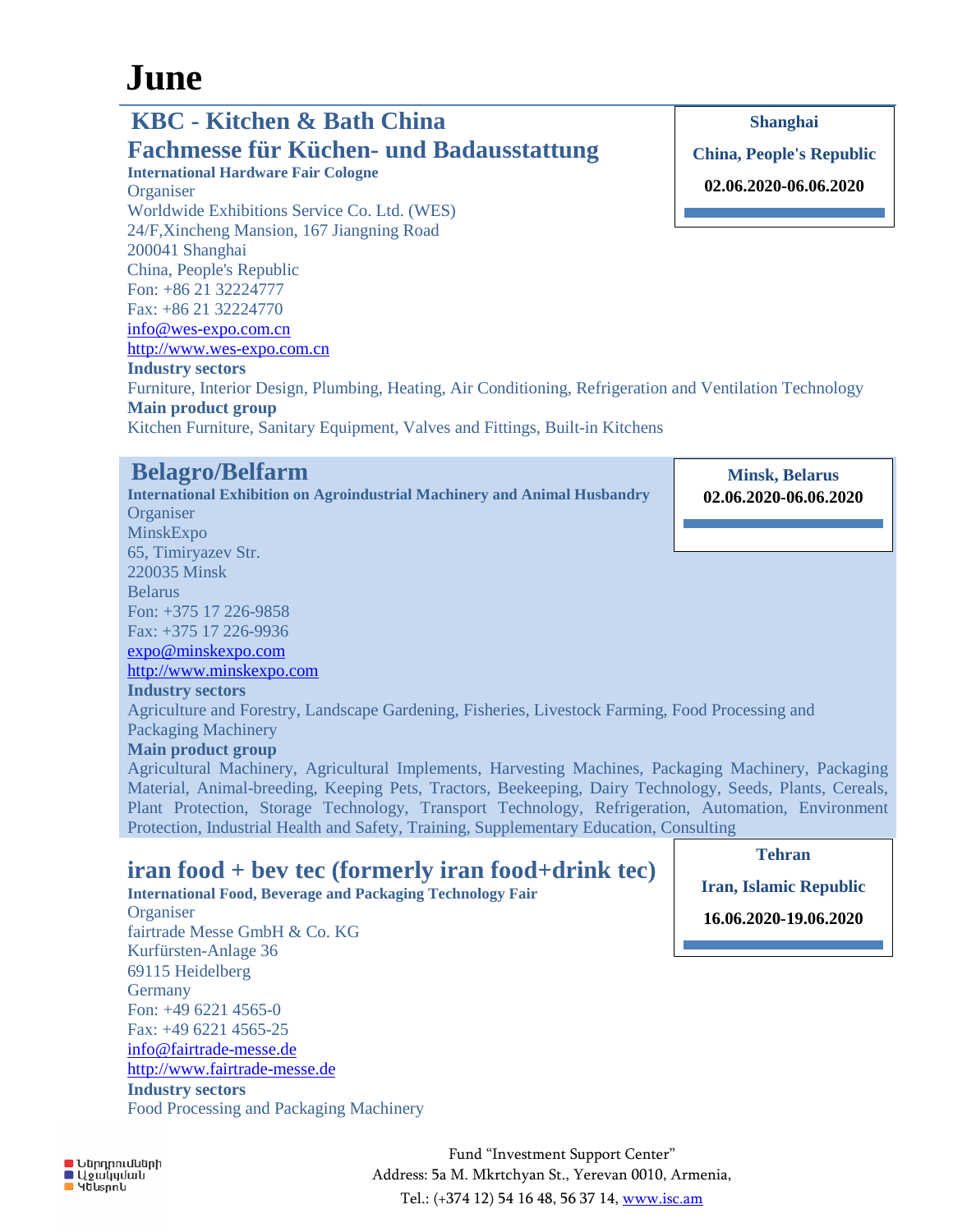#### **Main product group**

Food Processing Machinery, Food Processing Technology, Beverage Production, Filling Plants, Meat Processing Machinery, Fish Processing, Packaging Machinery, Baking Ovens, Ice Machines, Confectionery **Machinery** 

| automatica<br>The Leading Exhibition for Smart Automation and Robotics                                                                                                                                                                                                                                                                                                                                                                                                                                                  | <b>Munich, Germany</b>   |
|-------------------------------------------------------------------------------------------------------------------------------------------------------------------------------------------------------------------------------------------------------------------------------------------------------------------------------------------------------------------------------------------------------------------------------------------------------------------------------------------------------------------------|--------------------------|
| Organiser                                                                                                                                                                                                                                                                                                                                                                                                                                                                                                               | 16.06.2020-19.06.2020    |
| Messe München GmbH                                                                                                                                                                                                                                                                                                                                                                                                                                                                                                      |                          |
| Messegelände / Am Messesee 2                                                                                                                                                                                                                                                                                                                                                                                                                                                                                            |                          |
| 81823 Munich                                                                                                                                                                                                                                                                                                                                                                                                                                                                                                            |                          |
| Germany                                                                                                                                                                                                                                                                                                                                                                                                                                                                                                                 |                          |
| Fon: +49 89 949-20720                                                                                                                                                                                                                                                                                                                                                                                                                                                                                                   |                          |
| Fax: +49 89 949-20729                                                                                                                                                                                                                                                                                                                                                                                                                                                                                                   |                          |
| newsline@messe-muenchen.de                                                                                                                                                                                                                                                                                                                                                                                                                                                                                              |                          |
| http://www.messe-muenchen.de                                                                                                                                                                                                                                                                                                                                                                                                                                                                                            |                          |
| <b>Industry sectors</b>                                                                                                                                                                                                                                                                                                                                                                                                                                                                                                 |                          |
| Computer-Aided Engineering, Factory Automation, Measuring and Control, Electrical Engineering,                                                                                                                                                                                                                                                                                                                                                                                                                          |                          |
| Electronics, Logistics, Gears and Drives, Conveyance and Storage Technology                                                                                                                                                                                                                                                                                                                                                                                                                                             |                          |
| <b>Main product group</b>                                                                                                                                                                                                                                                                                                                                                                                                                                                                                               |                          |
| Assembly Engineering, Manipulation Engineering, Robotics, Industrial image processing, Gears and Drives                                                                                                                                                                                                                                                                                                                                                                                                                 |                          |
| Technology, Sensor Technology, Control Systems, Security Systems, Service Networks, Software, Services,                                                                                                                                                                                                                                                                                                                                                                                                                 |                          |
| Research and Development, Technologies, systems for positioning                                                                                                                                                                                                                                                                                                                                                                                                                                                         |                          |
| <b>The smarter E Europe</b>                                                                                                                                                                                                                                                                                                                                                                                                                                                                                             | <b>Munich, Germany</b>   |
| The innovation hub for new energy solutions                                                                                                                                                                                                                                                                                                                                                                                                                                                                             | 17.06.2020-19.06.2020    |
| Organiser                                                                                                                                                                                                                                                                                                                                                                                                                                                                                                               |                          |
| <b>Solar Promotion GmbH</b>                                                                                                                                                                                                                                                                                                                                                                                                                                                                                             |                          |
| Kiehnlestr. 16                                                                                                                                                                                                                                                                                                                                                                                                                                                                                                          |                          |
| 75172 Pforzheim                                                                                                                                                                                                                                                                                                                                                                                                                                                                                                         |                          |
| Germany                                                                                                                                                                                                                                                                                                                                                                                                                                                                                                                 |                          |
| Fon: +49 7231 58598-0                                                                                                                                                                                                                                                                                                                                                                                                                                                                                                   |                          |
| Fax: +49 7231 58598-28                                                                                                                                                                                                                                                                                                                                                                                                                                                                                                  |                          |
| info@solarpromotion.com<br><b>Industry sectors</b>                                                                                                                                                                                                                                                                                                                                                                                                                                                                      |                          |
| <b>Trade Fairs for Capital Goods</b>                                                                                                                                                                                                                                                                                                                                                                                                                                                                                    |                          |
|                                                                                                                                                                                                                                                                                                                                                                                                                                                                                                                         |                          |
|                                                                                                                                                                                                                                                                                                                                                                                                                                                                                                                         |                          |
|                                                                                                                                                                                                                                                                                                                                                                                                                                                                                                                         |                          |
|                                                                                                                                                                                                                                                                                                                                                                                                                                                                                                                         |                          |
|                                                                                                                                                                                                                                                                                                                                                                                                                                                                                                                         | <b>Freiburg, Germany</b> |
|                                                                                                                                                                                                                                                                                                                                                                                                                                                                                                                         | 06.03.2020-08.03.2020    |
|                                                                                                                                                                                                                                                                                                                                                                                                                                                                                                                         |                          |
|                                                                                                                                                                                                                                                                                                                                                                                                                                                                                                                         |                          |
|                                                                                                                                                                                                                                                                                                                                                                                                                                                                                                                         |                          |
| <b>Tendence</b><br>60327 Frankfurt on the Main                                                                                                                                                                                                                                                                                                                                                                                                                                                                          |                          |
|                                                                                                                                                                                                                                                                                                                                                                                                                                                                                                                         |                          |
|                                                                                                                                                                                                                                                                                                                                                                                                                                                                                                                         |                          |
|                                                                                                                                                                                                                                                                                                                                                                                                                                                                                                                         |                          |
|                                                                                                                                                                                                                                                                                                                                                                                                                                                                                                                         |                          |
|                                                                                                                                                                                                                                                                                                                                                                                                                                                                                                                         |                          |
| Germany                                                                                                                                                                                                                                                                                                                                                                                                                                                                                                                 |                          |
|                                                                                                                                                                                                                                                                                                                                                                                                                                                                                                                         |                          |
| <b>Main product group</b><br>Intersolar Europe, ees Europe, Power2Drive Europe, EM-Power<br><b>Trade fair cosumer goods</b><br>Organiser<br><b>Messe Frankfurt Exhibition GmbH</b><br>Ludwig-Erhard-Anlage 1<br>Fon: $+49697575-0$<br>Fax: +49 69 7575-6433<br>info@messefrankfurt.com<br>http://www.messefrankfurt.com<br><b>Industry sector</b><br>Trade Fairs for Consumer Goods, Gifts, Watches & Clocks, Jewelry, Crafts, Special Occasion Party Items,<br>Furniture, Interior Design<br><b>Main product group</b> |                          |
| Household Articles, Festive Decoration, Gifts, Gourmet Shop, Greeting Cards, Small Furniture, Consumer<br>Goods, Artificial Flowers, Industrial Crafts, Leather Goods, Lighting Fittings, Fashion Accessories, Fashion                                                                                                                                                                                                                                                                                                  |                          |

■ Ներդրումնե<br>■ Աջակսման<br>■ Կենsրոն

Address: 5a M. Mkrtchyan St., Yerevan 0010, Armenia, Tel.: (+374 12) 54 16 48, 56 37 14, [www.isc.am](http://www.isc.am/)